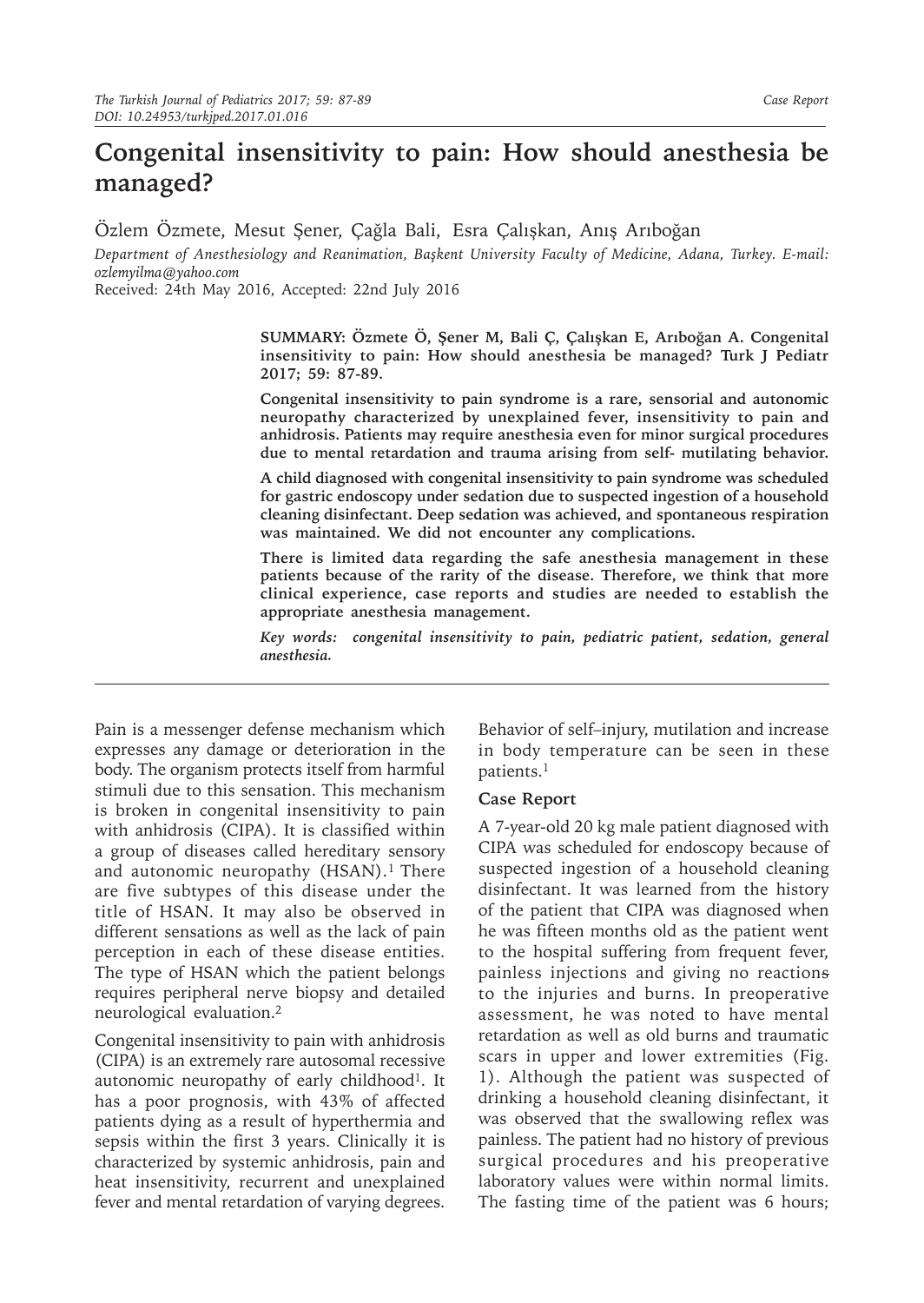therefore, an endoscopic intervention was planned under sedation. The patient was taken into the operating room after intravenous administration of 2 mg of midazolam, 0.2 mg of atropine and 10 mg of ketamine. Temperature monitorization was also carried out in addition to standard monitorization. Deep sedation was achieved by administering 20 mg of propofol and spontaneous respiration was maintained. The patient received no opioids or any other analgesics for perioperative analgesia. Patient was given oxygen with nasal cannula from 2 L/min. Hemodynamics and body temperature remained within normal limits. The intervention lasted ten minutes. There were eruptions with bleeding from the entrance of the esophagus during endoscopy. We did not observe any complications like nausea, vomiting and aspiration. He had no pain or fever at the postoperative period and was sent to the ward without any complication.

## **Discussion**

Patients with CIPA require anesthesia implementations many times in their life due to self-mutilation as a result of the lack of sensitivity to pain.<sup>3</sup> Although there is no pain sensation, patients have tactile hyperalgesia which is uncomfortable during the surgical procedure. Even though they will undergo minor surgery, they need anesthesia due to mental retardation and tactile hyperesthesia.3 Literature data suggests monitoring body temperature and stabilizing operating room's temperature at a constant level to avoid a probable hypothermia or hyperthermia which might be seen during anesthesia applications in



these patients. It has been reported that stress and anxiety may elevate body temperature and thus applying appropriate premedication is recommended. $4$  Even though there may be a relationship between the development of hyperthermia and the use of anticholinergic drugs in patients with CIPA in the literature, there are case reports showing safe usage of these agents without inducing hyperthermia.5 In our patient 0.2 mg of atropine was used safely during the perioperative period without inducing hyperthermia. Although cardiovascular reflexes are preserved, patients with CIPA have reduced epinephrine and mostly norepinephrine levels. Cases with serious perioperative hypotension and bradycardia due to reduced catecholamine levels have been reported in the literature.<sup>4</sup>

There are case reports stating that gastric emptying is delayed in these patients due to autonomic dysfunction and therefore they suggest that rapid, serial endotracheal intubation and general anesthesia should be performed in these patients.<sup>6</sup> As endoscopy is a short procedure and fasting period of the patient was adequate enough we planned the operation to be performed under sedation. Although endoscopy is a procedure that is strongly expected to provoke nausea and vomiting, we did not encounter any in contrast to the literature. According to our knowledge, this is the first case reported in the literature describing sedation for gastroscopy procedure in a patient diagnosed with CIPA.

Another problem in these patients during anesthesia is the difficulty in predicting the depth of anesthesia as a result of the reduction of the autonomic response to surgical stimuli. Bispectral index (BIS) is a significant monitorization which can reveal sedative and hypnotic effects of anesthetic drugs numerically. BIS shows the level of the depth of anesthesia and it is useful in determining the dose and timing of the anesthetic agents administered.7 We think that in this group of patients sufficient sedation should be provided, for procedural treatment even if they do not feel any pain. It is also better for this particular group of patients if sedation is performed with BIS monitoring during prolonged operations.

In conclusion, despite being rare, patients Fig. 1. Old burn scars in upper extremity. With CIPA represent a special population